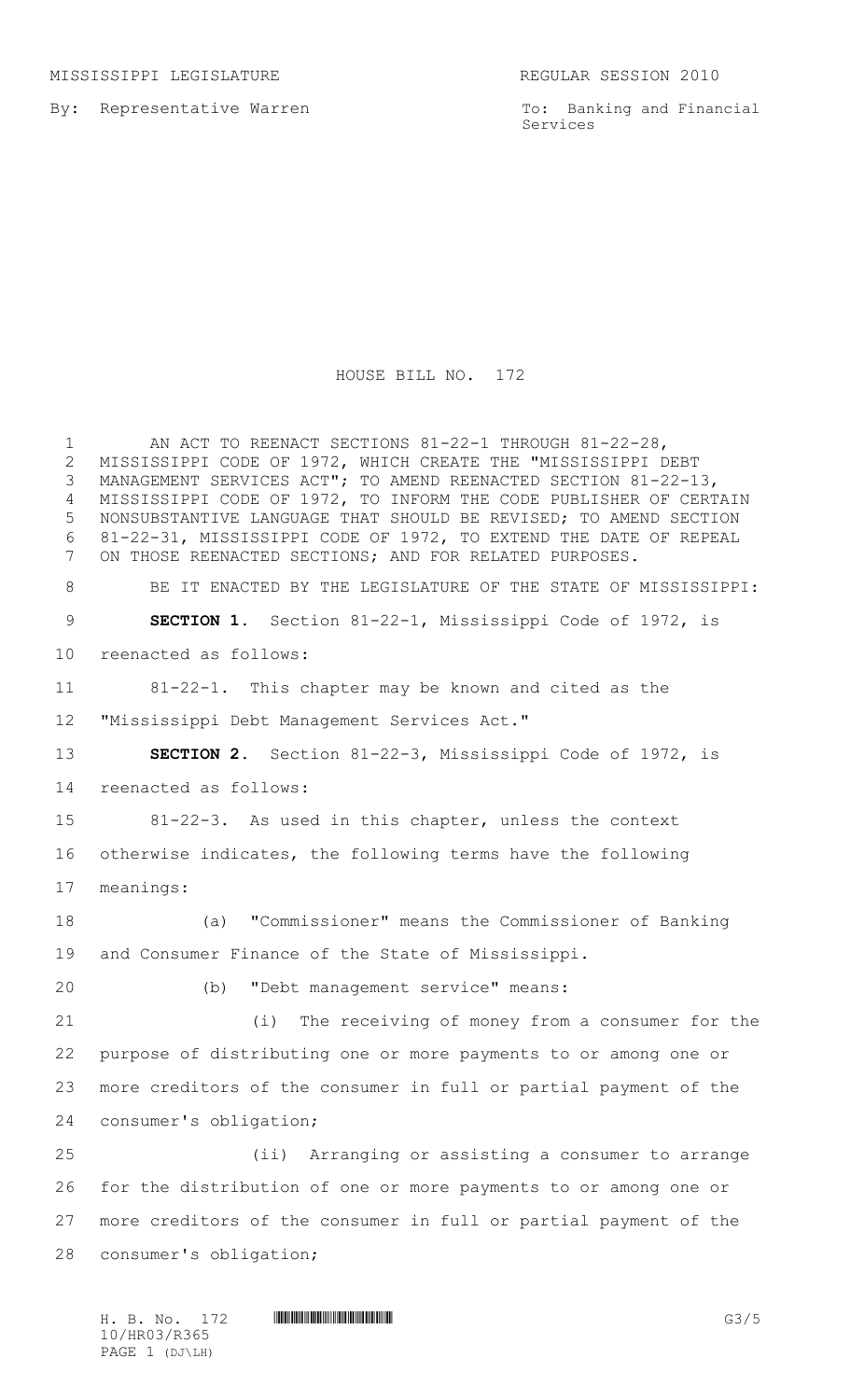$H. B. No. 172$  HROSE FIRST FIRST FIRST FIRST FIRST FIRST FIRST FIRST FIRST FIRST FIRST FIRST FIRST FIRST FIRST FIRST FIRST FIRST FIRST FIRST FIRST FIRST FIRST FIRST FIRST FIRST FIRST FIRST FIRST FIRST FIRST FIRST FIRST FIRS 10/HR03/R365 (iii) Exercising control, directly or indirectly, or arranging for the exercise of control over funds of the consumer for the purpose of distributing payments to or among one or more creditors of the consumer; (iv) Acting or offering to act as an intermediary between a consumer and one or more creditors of the consumer for the purpose of adjusting, compromising, negotiating, settling, discharging or otherwise deferring, reducing or altering the terms of payment of the consumer's obligation; or (v) Improving or offering to improve a consumer's credit record, history or rating. (c) "Debt management service provider" means a person that provides or offers to provide to a consumer in this state any debt management services, in return for a fee or other consideration. "Debt management service provider" does not include: (i) Those situations involving debt adjusting incurred incidentally in the lawful practice of law in this state; (ii) Those situations involving credit report error correction services and situations covered under paragraph (b)(v) of this section when performed in the lawful practice of law in this state; (iii) Title insurers who adjust debts out of escrow funds only incidentally in the regular course of their principal business; (iv) Judicial officers or others acting under court orders; (v) Those situations involving debt adjusting incurred incidentally in connection with the lawful practice as a certified public accountant; (vi) Bona fide trade or mercantile associations in the course of arranging adjustment of debts with business establishments;

PAGE 2 (DJ\LH)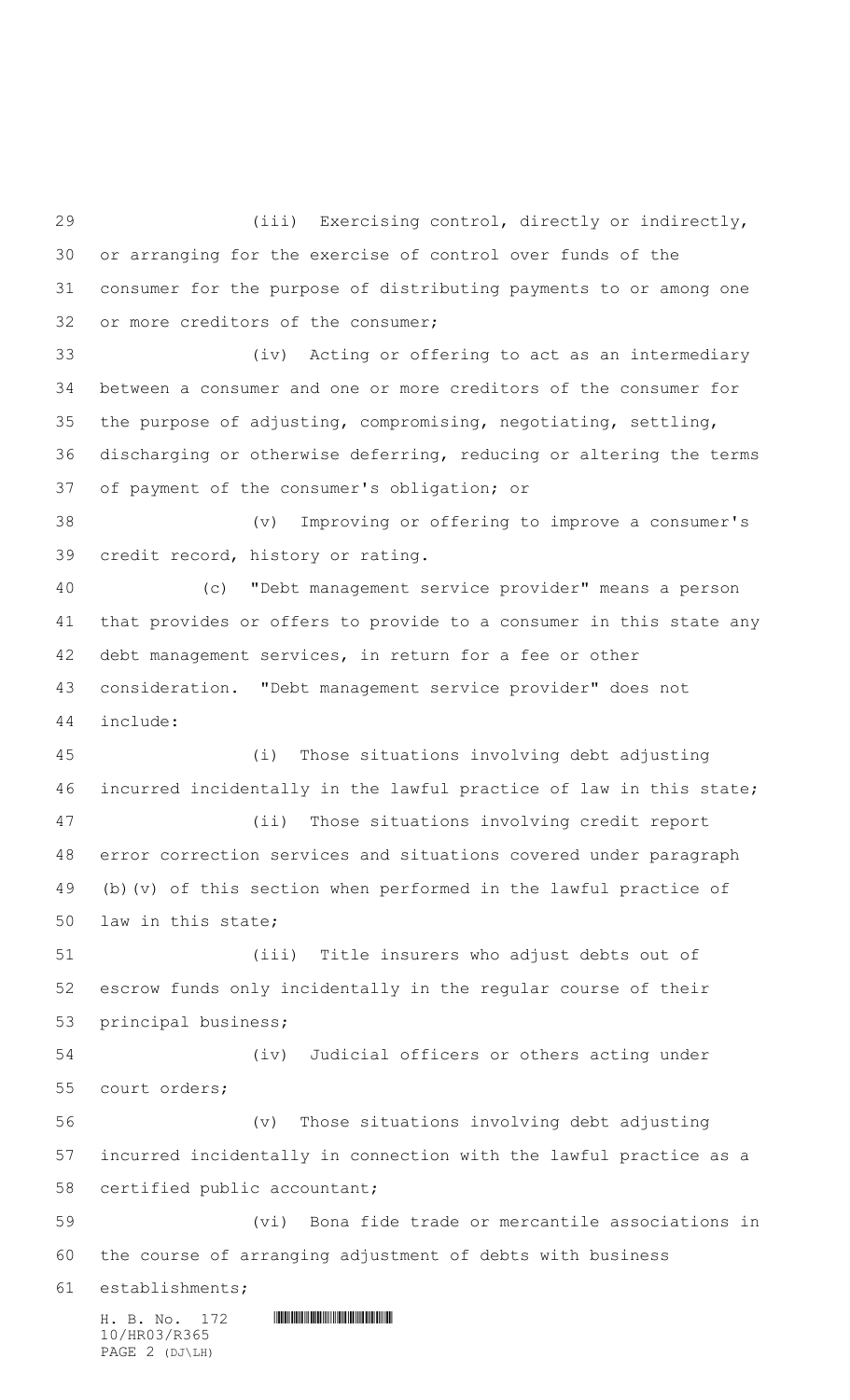(vii) Employers who adjust debts for their

employees;

 (viii) Any person who, at the request of a debtor, makes a loan to the debtor, and who, at the authorization of the debtor, acts as an adjuster of the debtor's debts solely in the disbursement of the proceeds of the loan, without compensation for the services rendered in adjusting the debts;

 (ix) Any institution that is regulated, supervised or licensed by the department or any out-of-state institution that is insured by the Federal Deposit Insurance Corporation or the National Credit Union Administration; or

 (x) Licensed attorneys engaged in the lawful practice of law.

 (d) "Department" means the Department of Banking and Consumer Finance of the State of Mississippi.

 (e) "Fair share contribution" means voluntary contributions paid to the licensee by the creditor for collecting funds from clients pursuant to debt management services.

 (f) "Licensee" means a person or entity who is required to be licensed as a debt management service provider.

82 (g) "Person" means an individual or an organization.

 (h) "Records" or "documents" means any item in hard copy or produced in a format of storage commonly described as electronic, imaged, magnetic, microphotographic or otherwise, and any reproduction so made shall have the same force and effect as the original thereof and be admitted in evidence equally with the original.

 (i) "Third-party payment processor" means any entity that holds, or has access to, or can effectuate possession of, by any means, the monies of a licensee's debtors, or distributes, or is in the chain or distribution of such monies, to the creditors 93 of such debtors, pursuant to an agreement or contract with the licensee. This term shall not include entities that solely

H. B. No. 172 \*HR03/R365\* 10/HR03/R365 PAGE 3 (DJ\LH)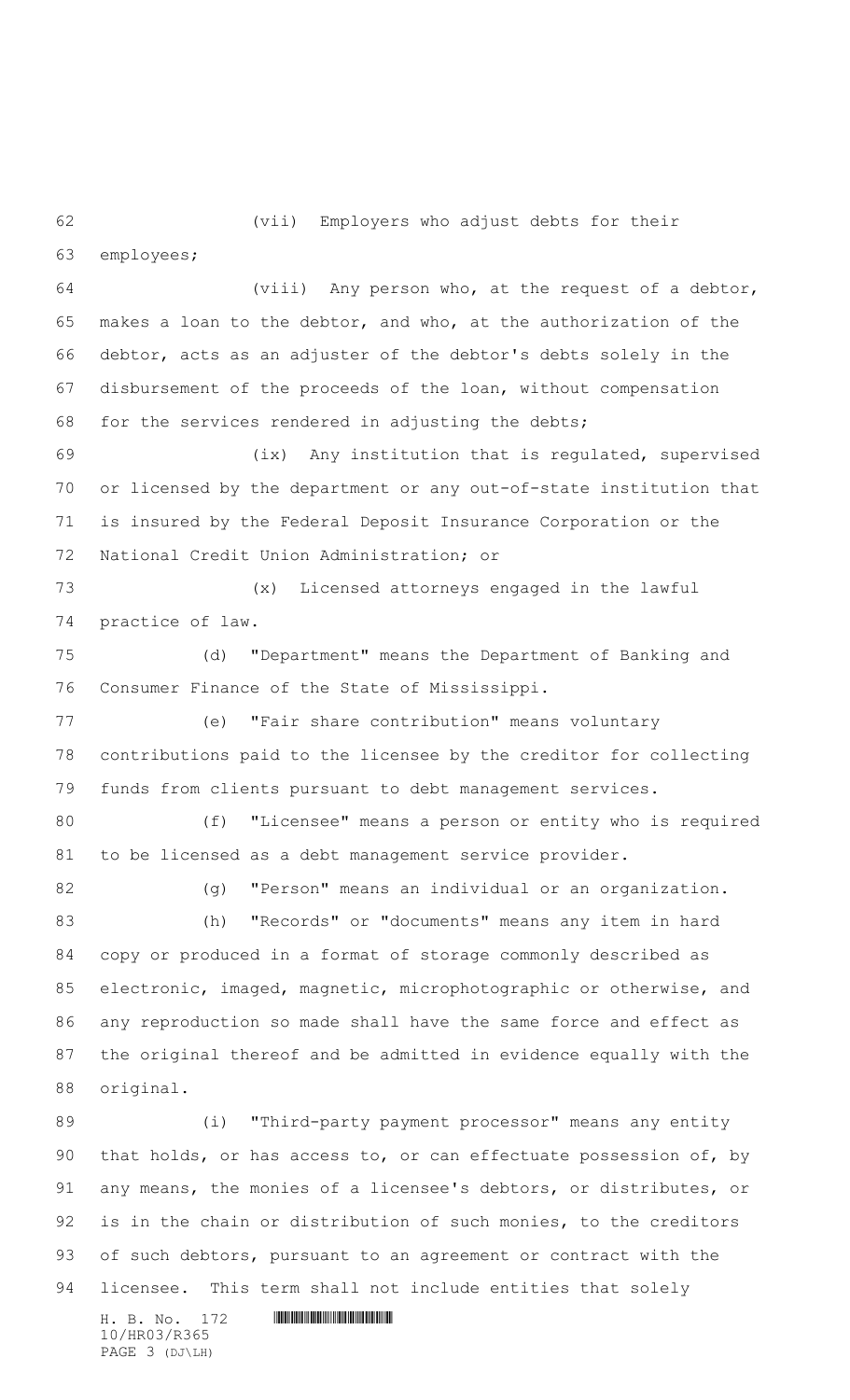provide the electronic routing and settlement of financial transactions and their sponsoring banks.

 **SECTION 3.** Section 81-22-5, Mississippi Code of 1972, is reenacted as follows:

 81-22-5. (1) **Licensure and relicensure.** No person or entity may act as a debt management service provider with respect to consumers who are residents of this state without a license issued under this chapter. The license application must be in a form prescribed by the commissioner. The commissioner may refuse the application if it contains erroneous or incomplete information. A license may not be issued unless the commissioner, upon investigation, finds that the financial soundness and responsibility, insurance coverage, consumer education programs and services component, character and fitness of the applicant and, when applicable, its partners, officers or directors, warrant belief that the business will be operated honestly and fairly within the purposes of this chapter. Each license shall remain in full force and effect until relinquished, suspended, revoked or expired. With each initial application for a license, the applicant shall pay to the commissioner a license fee of Seven Hundred Fifty Dollars (\$750.00), and on or before December 31 of each year thereafter, an annual renewal fee of Four Hundred Seventy-five Dollars (\$475.00). If the annual renewal fee remains unpaid after December 31, the license shall expire. If any person engages in business as provided for in this chapter without paying the license fee provided for in this subsection before beginning business or before the expiration of the person's current license, as the case may be, then the person shall be liable for the full amount of the license fee, plus a penalty in an amount not to exceed Twenty-five Dollars (\$25.00) for each day that the person has engaged in such business without a license or after the expiration of a license. All licensing fees and penalties shall be paid into the Consumer Finance Fund of the department.

H. B. No. 172 \*HR03/R365\* 10/HR03/R365 PAGE 4 (DJ\LH)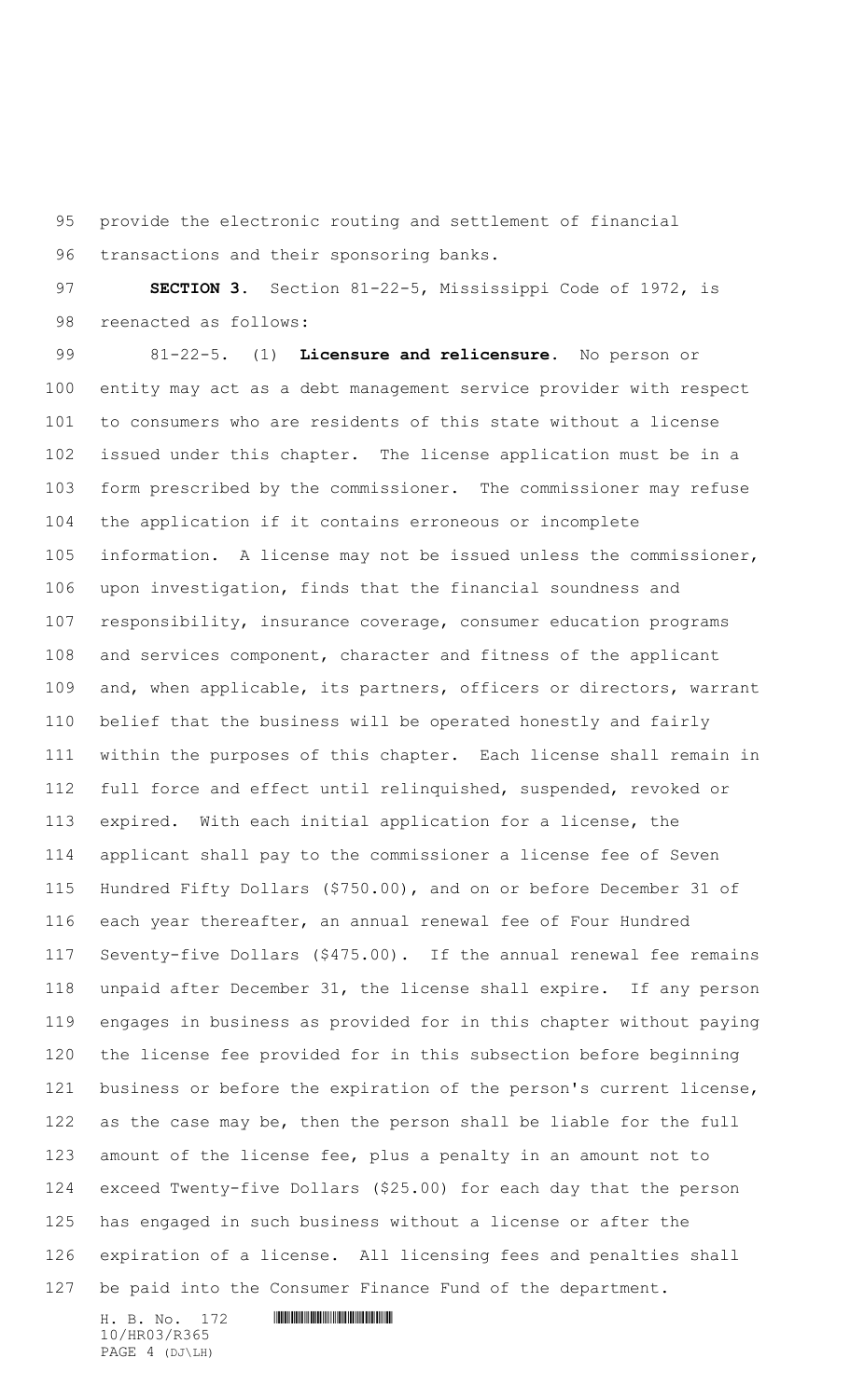(2) **Action on registration application.** The commissioner shall take action on an application within thirty (30) days after the commissioner has accepted the application as complete. Upon written request, the applicant is entitled to a hearing on the question of the applicant's qualifications for license if the commissioner has notified the applicant in writing that the application has been denied or the commissioner has not issued a license within thirty (30) days after the application for the license was accepted as complete by the commissioner. A request for a hearing may not be made more than sixty (60) days after the application was accepted as complete or the commissioner has mailed a written notice to the applicant stating that the application has been denied and stating the reasons for the denial of the application.

 **SECTION 4.** Section 81-22-7, Mississippi Code of 1972, is reenacted as follows:

 81-22-7. To be eligible for a license, an applicant shall file with the commissioner a bond with good security in the penal sum of Fifty Thousand Dollars (\$50,000.00), payable to the State of Mississippi for the faithful performance by the licensee of the duties and obligations pertaining to the business so licensed and the prompt payment of any judgment that may be recovered against the licensee on account of charges or other claims arising directly or collectively from any violation of the provisions of 152 this chapter. The applicant may file, in lieu of the bond, cash, a certificate of deposit or government bonds in the amount of Fifty Thousand Dollars (\$50,000.00). Those deposits shall be filed with the commissioner and are subject to the same terms and conditions as are provided for in the surety bond required in this paragraph. Any interest or earnings on those deposits are payable to the depositor.

**SECTION 5.** Section 81-22-9, Mississippi Code of 1972, is

reenacted as follows:

H. B. No. 172 \*HR03/R365\*

10/HR03/R365 PAGE 5 (DJ\LH)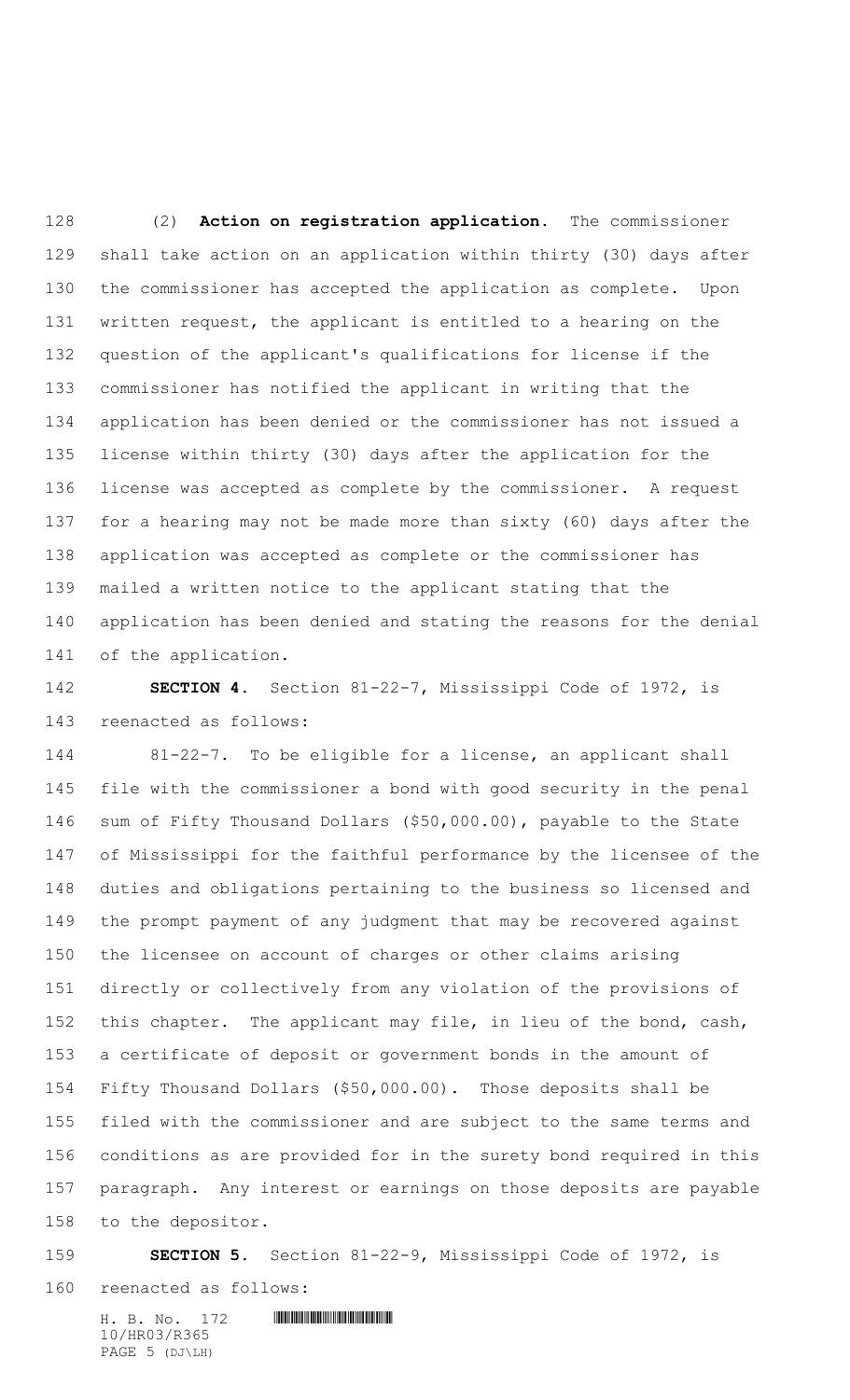81-22-9. (1) **Funds deposited in escrow account.** The debt management service provider shall deposit, within two (2) business days of receipt, all funds received from or on behalf of a consumer for payment to a creditor or creditors in a federally insured escrow account for the benefit of the consumer in a supervised financial organization. Any escrow account established to receive consumer funds is free from trustee process and unavailable to creditors of the debt management service provider.

 (2) **Requirements for handling of funds.** The debt management service provider shall:

 (a) Maintain separate records of account for each consumer receiving debt management services;

 (b) Remit funds received from or on behalf of a consumer to the consumer's creditor or creditors within fifteen (15) business days of receipt of the funds; and

 (c) Correct or remedy any misdirected payments resulting from an error by the debt management service provider and reimburse the consumer for any actual costs or fees imposed by a creditor as a result of such misdirection.

 (3) **Commingling of funds.** The debt management service provider may not commingle escrow accounts established for the benefit of consumers with any operating accounts of the debt management service provider.

 **SECTION 6.** Section 81-22-11, Mississippi Code of 1972, is reenacted as follows:

 81-22-11. (1) **Written agreement.** A debt management service provider may not perform debt management services for a consumer unless the consumer and the debt management service provider first have executed a written agreement with regard to the debt management services to be provided. A copy of the completed 191 agreement must be given to the consumer.

10/HR03/R365 PAGE 6 (DJ\LH)

H. B. No. 172 \*HR03/R365\*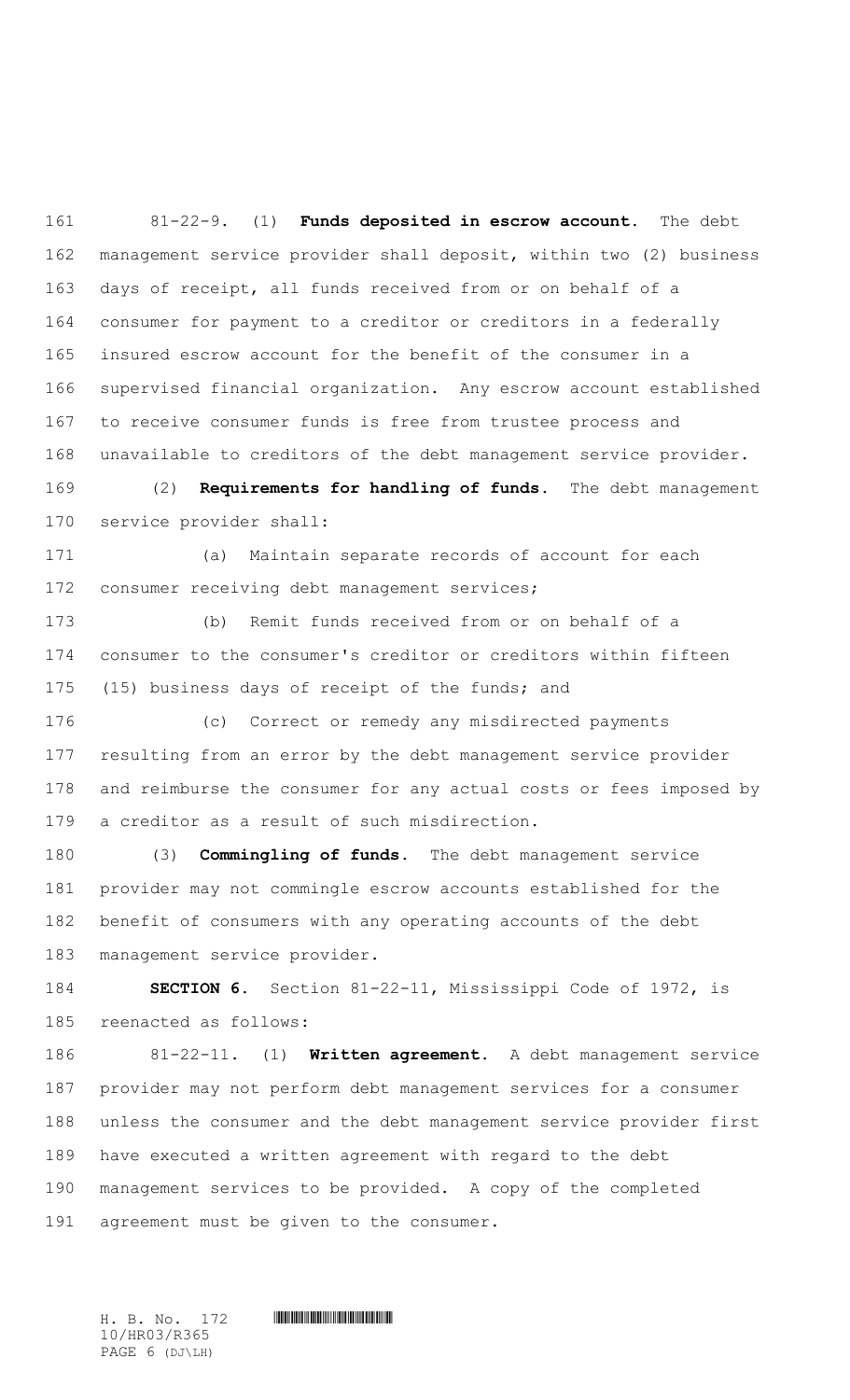(2) **Required provisions.** Each agreement between a consumer and a debt management service provider must be dated and signed by the consumer and must include the following:

 (a) The name and address of the consumer and the debt management service provider;

 (b) A full description of the services to be performed for the consumer, any fees to be charged to the consumer for those 199 services and any contributions, fees or charges the consumer has agreed to make or pay to the debt management service provider;

 (c) Disclosure of the existence of the surety bond on file with the commissioner under Section 81-22-7 and a notice that the consumer may contact the Department of Banking and Consumer Finance at P.O. Box 23729, Jackson, MS 39225-3729 or 1-800-844-2499 with any questions or complaints regarding the debt management service provider;

 (d) The identification of the federally insured institution where funds remitted by a consumer for payment to one 209 or more creditors will be held;

 (e) The right of a party to cancel the agreement by providing a written notice of cancellation to the other party;

 (f) A complete list of the consumer's obligations that are subject to the agreement and the names and addresses of the creditors holding those obligations;

 (g) A full description and schedule of the periodic amounts to be remitted to the debt management service provider for payment to the consumer's creditor or creditors and the amounts to 218 be remitted to each creditor;

 (h) A notice to the consumer that by executing the agreement the consumer authorizes the federally insured institution to disclose financial records relating to the escrow account in which the consumer's funds are held under Section 81-22-9 to the commissioner during the course of any examination of the debt management service provider by the commissioner; and

10/HR03/R365 PAGE 7 (DJ\LH)

 $H. B. No. 172$  HROSE HROSES FOR A SET OF A SET OF A SET OF A SET OF A SET OF A SET OF A SET OF A SET OF A SET OF A SET OF A SET OF A SET OF A SET OF A SET OF A SET OF A SET OF A SET OF A SET OF A SET OF A SET OF A SET OF A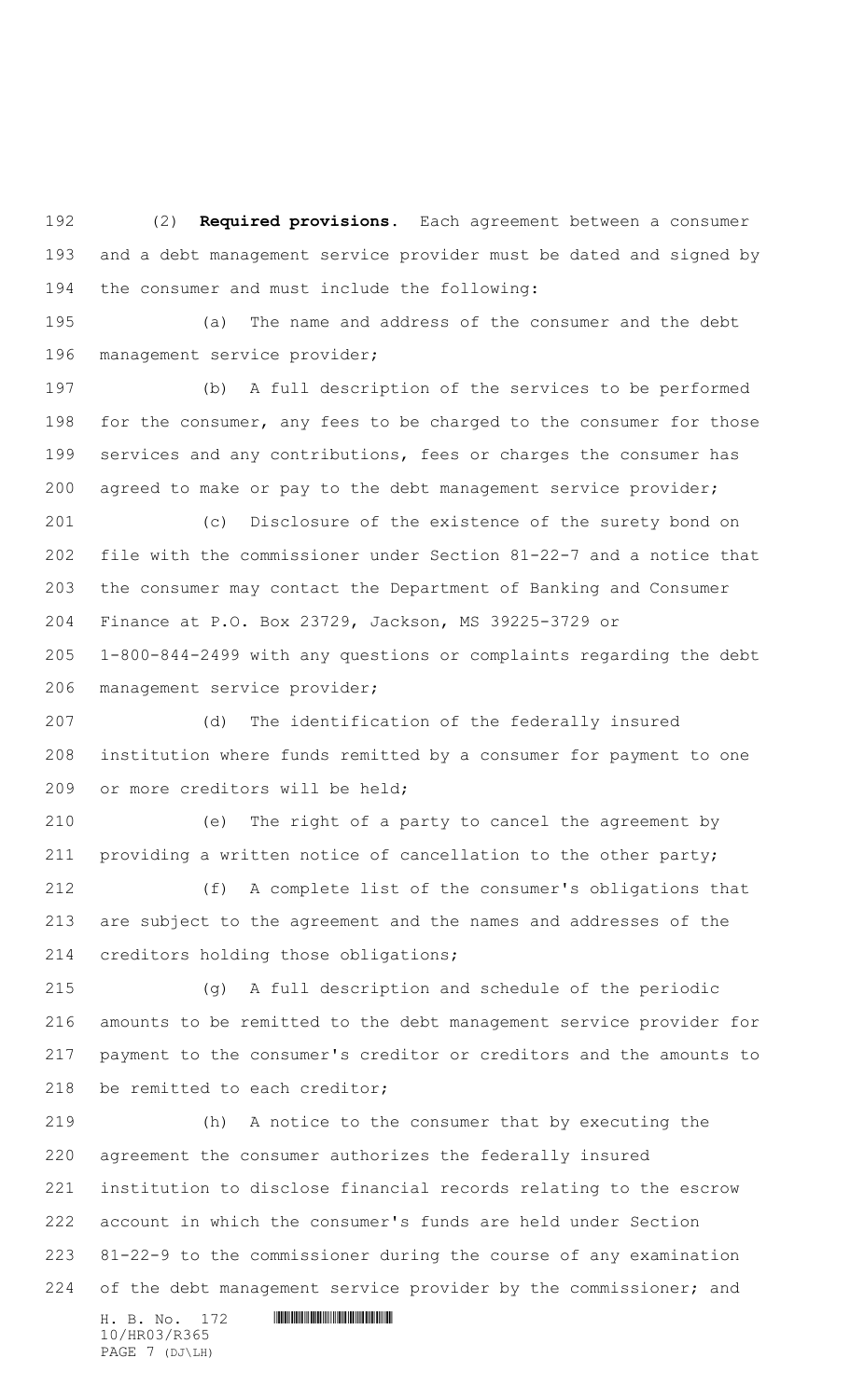(i) The following notice:

 **NOTICE TO CONSUMER:** Do not sign this agreement before you read it. You must be given a copy of this agreement.

 **SECTION 7.** Section 81-22-13, Mississippi Code of 1972, is reenacted and amended as follows:

 81-22-13. A debt service management provider may only charge a consumer the following fees for providing debt management services:

 (a) A maintenance fee not to exceed Thirty Dollars (\$30.00) per month after a consumer has received a free initial counseling session;

 (b) A one-time setup fee not to exceed Seventy-five Dollars (\$75.00);

 (c) A fee for obtaining the consumer's credit report not to exceed Fifteen Dollars (\$15.00) for an individual report or Twenty-five Dollars (\$25.00) for a joint report; **\* \* \***

 (d) A fee not to exceed Fifty Dollars (\$50.00) for educational courses/products that will assist the consumer in achieving financial stability. Products shall be educational in nature and may include, but not be limited to, the following topics: Home Buyer Education, Financial Literacy Education, and Credit Report Review. However, the consumer must be informed that those courses and products are not a mandatory condition to 248 receive debt management services; and

 (e) A bankruptcy consultation fee, not to exceed Fifty Dollars (\$50.00) per consumer, may be charged by nonprofit credit counseling agencies approved by the U.S. Trustees pursuant to 11 USC Section 111.

 **SECTION 8.** Section 81-22-15, Mississippi Code of 1972, is reenacted as follows:

 81-22-15. (1) **Written reports to consumers.** A debt management service provider shall provide to each consumer receiving debt management services periodic written reports

H. B. No. 172 \*HR03/R365\* 10/HR03/R365 PAGE 8 (DJ\LH)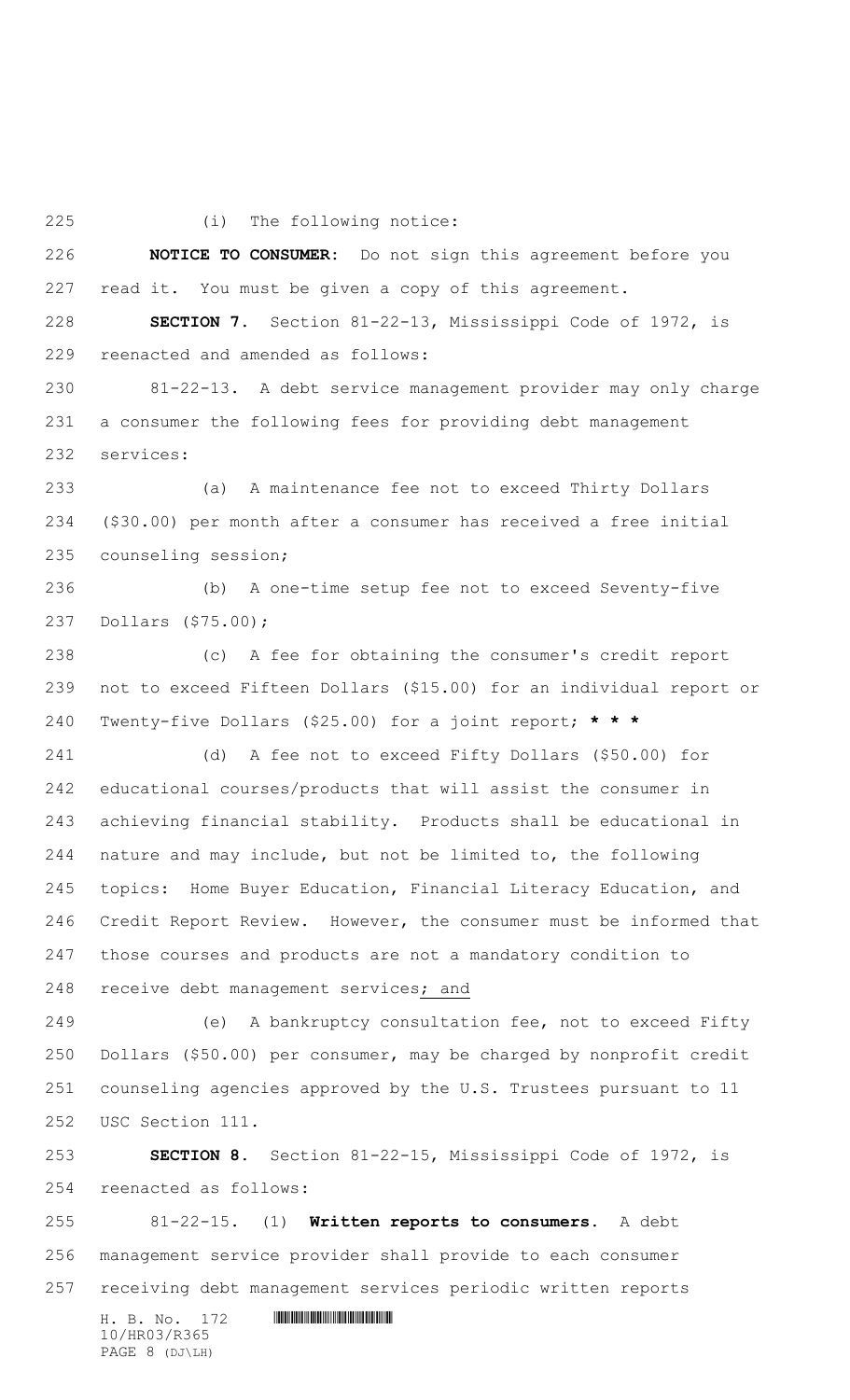accounting for funds received from the consumer for payment to the consumer's creditor or creditors whose obligations are listed in the consumer's agreement with the debt management service provider and disbursements made to each such creditor on the consumer's behalf since the last report. The debt management service provider shall provide those reports to the consumer not less than once each calendar quarter.

 (2) **Maintenance of records.** Any person required to be licensed under this chapter shall maintain in its offices, or such other location as the department permits, the books, accounts and records necessary for the department to determine whether or not the person is complying with the provisions of this chapter and the rules and regulations adopted by the department under this chapter. These books, accounts and records shall be maintained apart and separate from any other business in which the person is involved. A debt management service provider shall maintain books and records for each consumer for whom it provides debt management services for six (6) years following the final transaction with the consumer.

 (3) **Verification of Payments to Creditors.** Licensees that participate in fair share contributions with creditors shall maintain records that reflect client accounts were credited for the full amount of any payments due and not the net amount as a result of a fair share contribution. Such records may consist of either a copy of the client's statement from the creditor or the licensee may send a monthly or quarterly statement to clients that reflect payments remitted to creditors.

 (4) Within fifteen (15) days of the occurrence of any of the following events, a licensee shall file a written report with the commissioner describing the event and its expected impact on the activities on the licensee's business in this state:

(a) The filing for bankruptcy or reorganization by the

licensee;

10/HR03/R365 PAGE 9 (DJ\LH)

H. B. No. 172 \*HR03/R365\*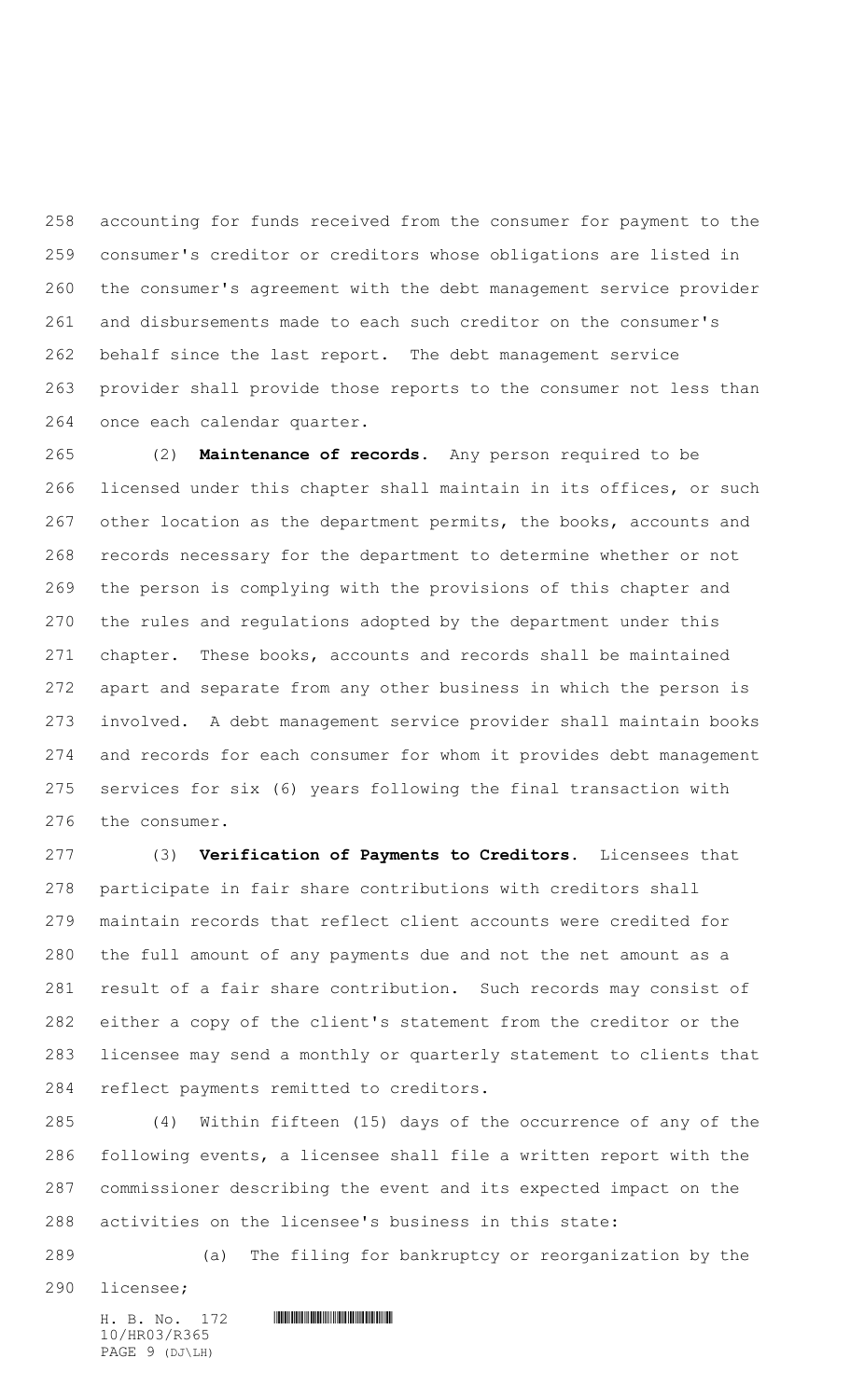(b) The institution of revocation or suspension proceedings against the licensee by any state or governmental authority; or

 (c) Any felony indictment or conviction of the licensee or any of its directors or principal officers.

 **SECTION 9.** Section 81-22-17, Mississippi Code of 1972, is reenacted as follows:

 81-22-17. The commissioner may exercise the following powers and functions:

 (a) **Complaint investigation.** The commissioner may receive and act on complaints, take action to obtain voluntary compliance with this chapter or refer cases to the Attorney General, who shall appear for and represent the commissioner in court.

 (b) **Rules.** The commissioner may adopt reasonable administrative regulations, not inconsistent with law, for the enforcement of this chapter.

 (c) **Examination of licensees.** To assure compliance with the provisions of this chapter, the department may examine the books and records of any licensee without notice during normal business hours. The commissioner shall charge the licensee an examination fee in an amount not less than Three Hundred Dollars (\$300.00) nor more than Six Hundred Dollars (\$600.00) for each office or location within the State of Mississippi, plus any actual expenses incurred while examining the licensee's records or books that are located outside the State of Mississippi. However, in no event shall a licensee be examined more than once in a two-year period unless for cause shown based upon consumer complaint and/or other exigent reasons as determined by the commissioner.

 (d) **Examination of nonlicensees.** The department, its designated officers and employees, or its duly authorized representatives, for the purposes of discovering violations of

 $H. B. No. 172$  HROSE HROSES FOR A SET OF A SET OF A SET OF A SET OF A SET OF A SET OF A SET OF A SET OF A SET OF A SET OF A SET OF A SET OF A SET OF A SET OF A SET OF A SET OF A SET OF A SET OF A SET OF A SET OF A SET OF A 10/HR03/R365 PAGE 10 (DJ\LH)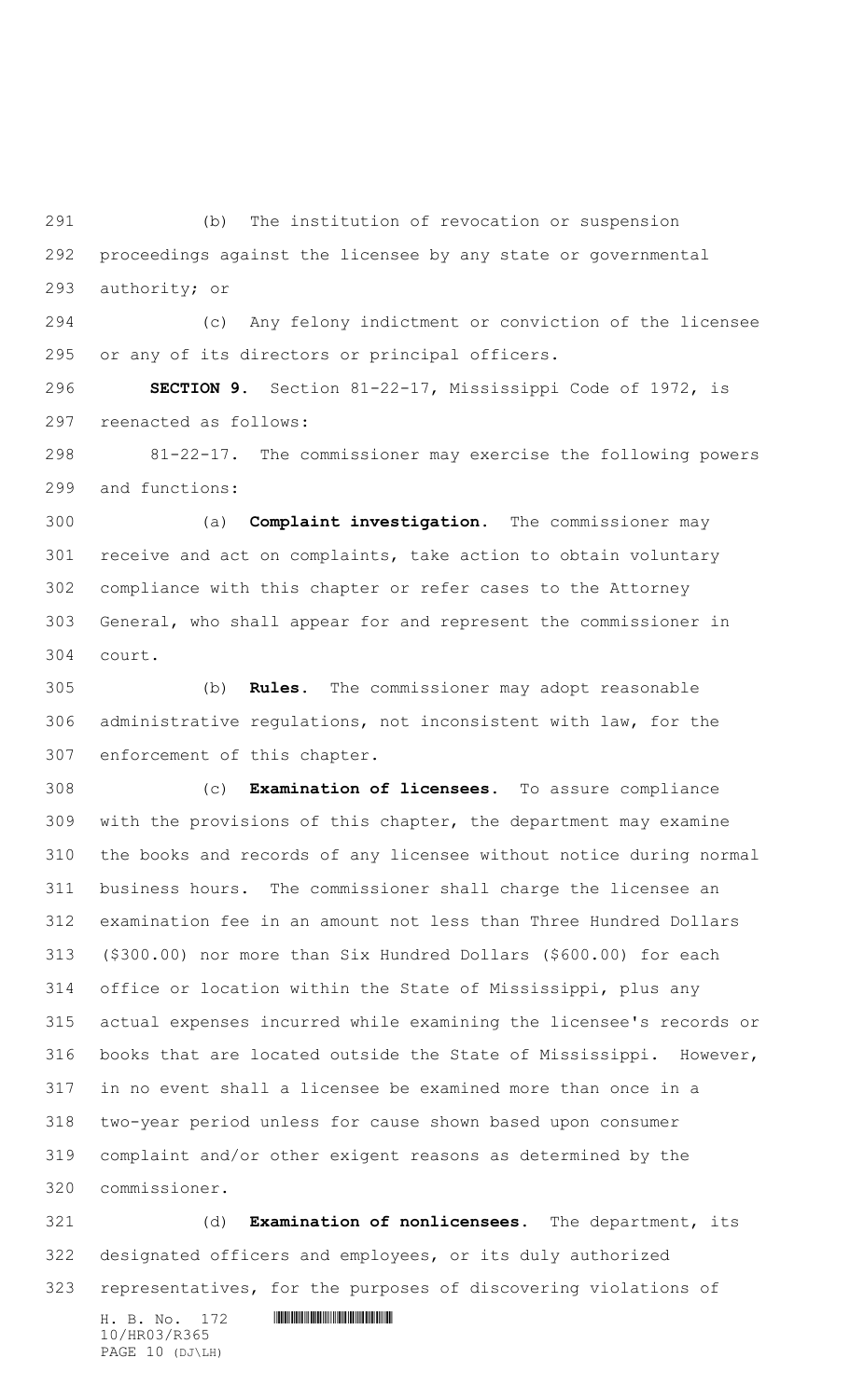this chapter and for the purpose of determining whether any person or individual reasonably suspected by the commissioner of conducting business that requires a license under this chapter, may investigate those persons and individuals and examine all relevant books, records and papers employed by those persons or individuals in the transaction of business, and may summon witnesses and examine them under oath concerning matters as to the business of those persons, or other such matters as may be relevant to the discovery of violations of this chapter, including, without limitation, the conduct of business without a license as required under this chapter.

 **SECTION 10.** Section 81-22-19, Mississippi Code of 1972, is reenacted as follows:

 81-22-19. A debt management service provider may not: (a) **Purchase debt.** Purchase any debt or obligation of a consumer;

 (b) **Lend money.** Lend money or provide credit to any consumer;

 (c) **Mortgage interest.** Obtain a mortgage or other security interest in property of a consumer;

 (d) **Debt collector.** Operate as a debt collector in this state; or

 (e) **Negative amortization.** Structure an agreement for the consumer that, at the conclusion of the projected term for the consumer's participation in the debt management service agreement, would result in negative amortization of any of the consumer's obligations to creditors.

 **SECTION 11.** Section 81-22-21, Mississippi Code of 1972, is reenacted as follows:

 81-22-21. (1) **False advertising.** A debt management service provider may not engage in this state in false or misleading advertising concerning the terms and conditions of any services or assistance offered.

 $H. B. No. 172$  HROSE FIRST FIRST FIRST FIRST FIRST FIRST FIRST FIRST FIRST FIRST FIRST FIRST FIRST FIRST FIRST FIRST FIRST FIRST FIRST FIRST FIRST FIRST FIRST FIRST FIRST FIRST FIRST FIRST FIRST FIRST FIRST FIRST FIRST FIRS 10/HR03/R365 PAGE 11 (DJ\LH)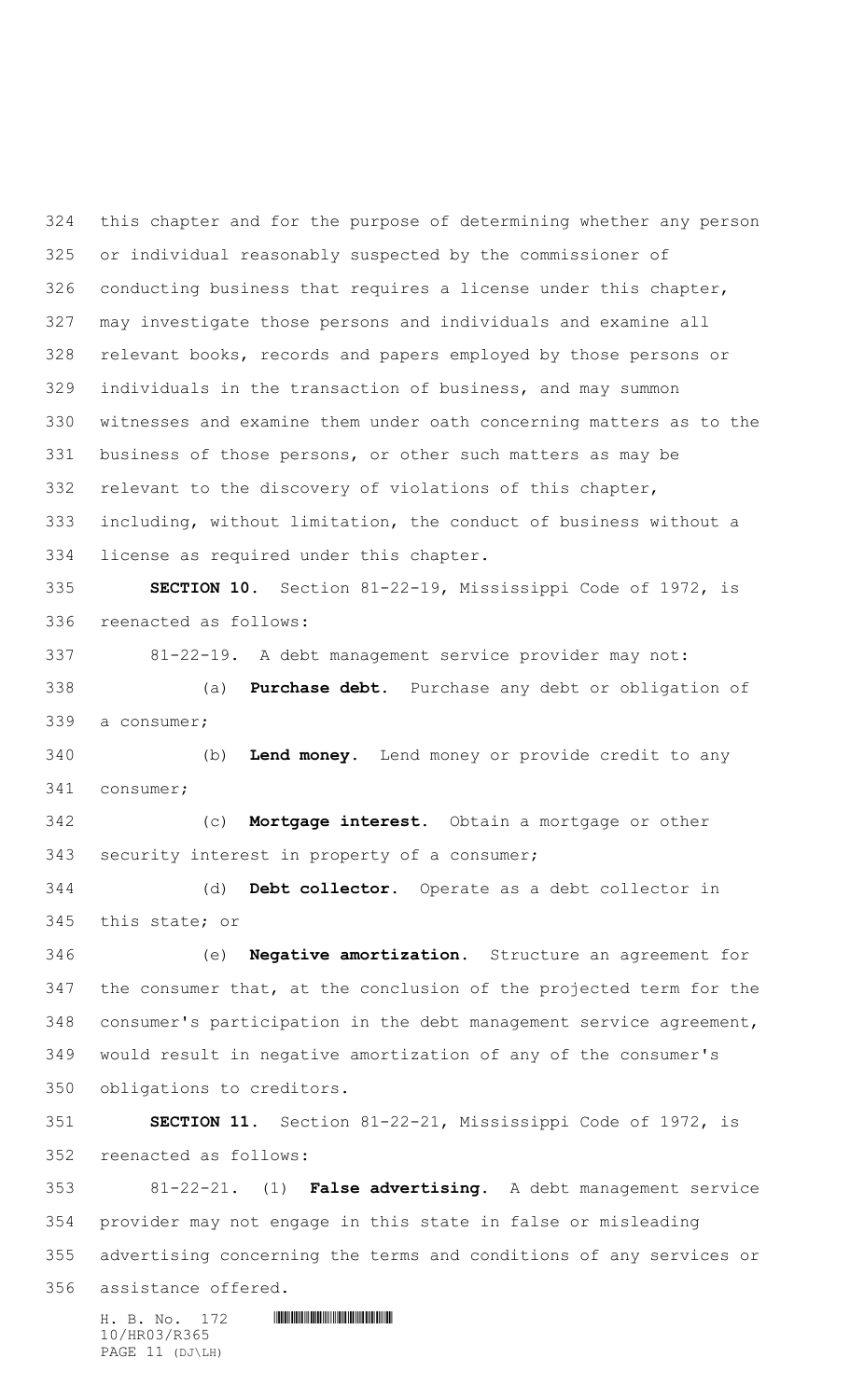(2) **Required words.** A debt management service provider may not advertise its services in Mississippi in any media disseminated primarily in this state, whether print or electronic, without the words "Licensed Debt Management Service Provider."

 (3) **Dissemination; no liability.** This section does not impose liability on the owner or personnel of any medium in which an advertisement appears or through which an advertisement is disseminated.

 **SECTION 12.** Section 81-22-23, Mississippi Code of 1972, is reenacted as follows:

 81-22-23. (1) **Violations; unfair, unconscionable or deceptive practices.** A debt management service provider that violates any provision of this chapter or any rule adopted by the commissioner, or that through any unfair, unconscionable or deceptive practice causes actual damage to a consumer is subject to enforcement action under subsection (2) of this section.

 (2) **Enforcement actions.** The following enforcement actions may be taken by the commissioner or an aggrieved consumer against a debt management service provider for violations of any provision of this chapter or any rule adopted under this chapter, or for unfair, unconscionable or deceptive practices that cause actual damage to a consumer:

 (a) When the commissioner has reasonable cause to believe that a person is violating any provision of this chapter, the commissioner, in addition to and without prejudice to the authority provided elsewhere in this chapter, may enter an order requiring the person to stop or to refrain from the violation. The commissioner may sue in any chancery court of the state having jurisdiction and venue to enjoin the person from engaging in or continuing the violation or from doing any act in furtherance of the violation. In such an action, the court may enter an order or judgment awarding a preliminary or permanent injunction;

10/HR03/R365 PAGE 12 (DJ\LH)

 $H. B. No. 172$  HROSE HROSES FOR A SET OF A SET OF A SET OF A SET OF A SET OF A SET OF A SET OF A SET OF A SET OF A SET OF A SET OF A SET OF A SET OF A SET OF A SET OF A SET OF A SET OF A SET OF A SET OF A SET OF A SET OF A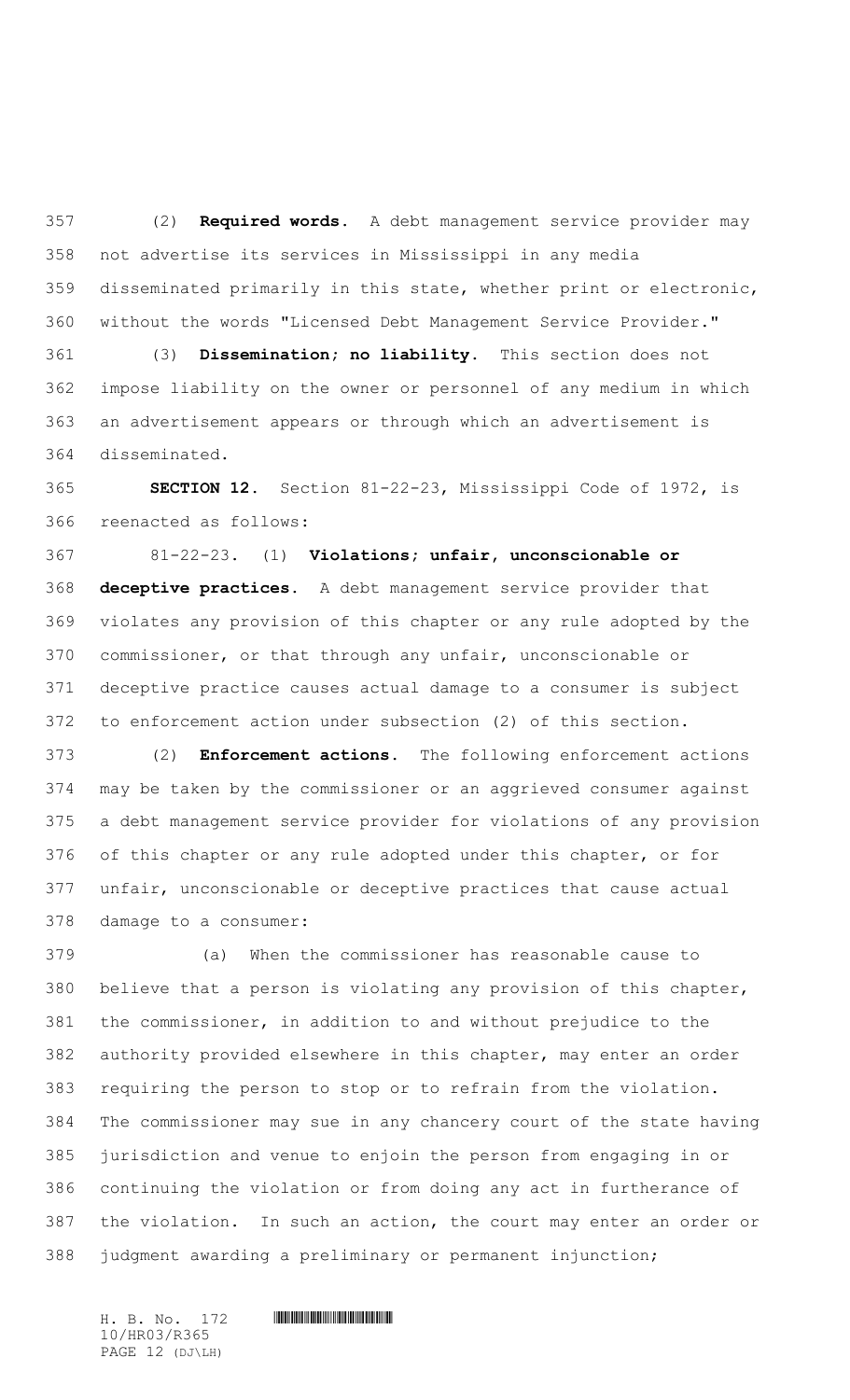(b) The commissioner may, after notice and hearing, impose a civil penalty against any licensee if the licensee, individual required to be registered, or employee is adjudged by the commissioner to be in violation of the provisions of this chapter. The civil penalty shall not exceed Five Hundred Dollars (\$500.00) per violation and shall be deposited into the Consumer Finance Fund of the department;

 (c) The state may enforce its rights under the surety bond as required in Section 81-22-7 as an available remedy for the collection of any civil penalties, criminal fines or costs of investigation and/or prosecution incurred;

 (d) A civil action by an aggrieved consumer in which that consumer has the right to recover actual damages from the debt management service provider in an amount determined by the court plus costs of the action together with reasonable attorney's fees; or

 (e) Revocation, suspension or nonrenewal of the debt management service provider's license under Section 81-22-25**.**

 **SECTION 13.** Section 81-22-25, Mississippi Code of 1972, is reenacted as follows:

 81-22-25. (1) **Suspension or revocation.** After notice and hearing, the commissioner may suspend or revoke a debt management service provider's license if the commissioner finds that one of the conditions of subsection (2) of this section is met.

 (2) **Conditions for suspension or revocation.** The following conditions are grounds for suspension or revocation of a registration:

 (a) A fact or condition exists that, if it had existed at the time when the licensee applied for a license, would have been grounds for denying the application;

 (b) The licensee knowingly violates a material provision of this chapter or rule or order validly adopted by the 421 commissioner under authority of this chapter;

H. B. No. 172 \*HR03/R365\* 10/HR03/R365 PAGE 13 (DJ\LH)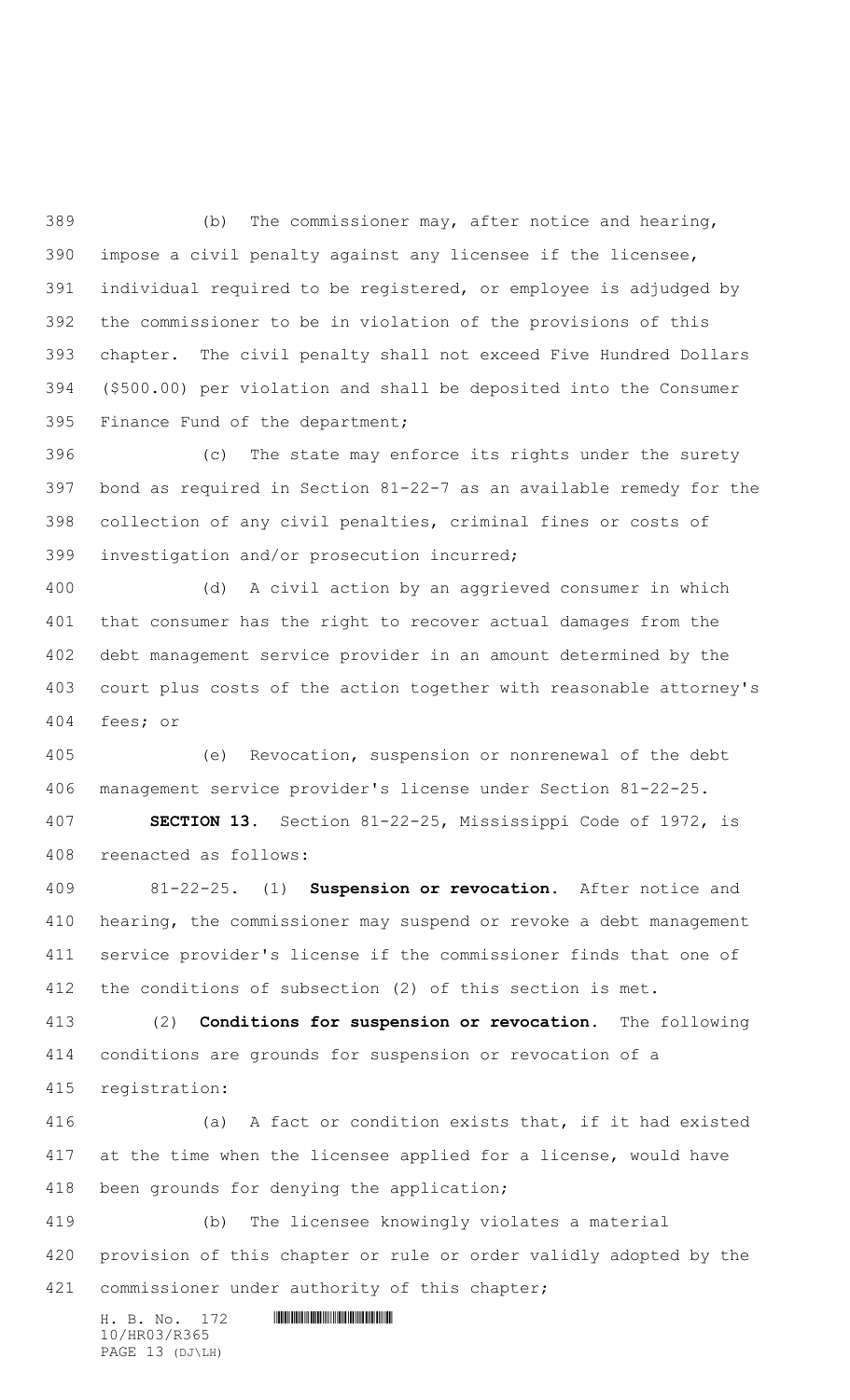(c) The licensee is insolvent;

 (d) The licensee refuses to permit the commissioner to make an examination authorized by this chapter; or

 (e) The licensee fails to respond within a reasonable time and in an appropriate manner to communications from the commissioner.

 **SECTION 14.** Section 81-22-27, Mississippi Code of 1972, is reenacted as follows:

 81-22-27. The commissioner may employ the necessary full-time employees above the number of permanent full-time 432 employees authorized for the department for the fiscal year 2003, to carry out and enforce the provisions of this chapter. The commissioner also may expend the necessary funds and equip and provide necessary travel expenses for those employees.

 **SECTION 15.** Section 81-22-28, Mississippi Code of 1972, is reenacted as follows:

 81-22-28. (1) If a licensee seeks to utilize a third-party 439 payment processor, to hold, have access to, effectuate possession of, by any means, or to distribute or be in the chain of distribution of the monies of another licensee's consumers, the licensee shall give the Department of Banking and Consumer Finance ten (10) days' written notice.

 (2) Such notice shall contain the name and address of the third-party payment processor, a description of the services, a copy of the agreement or contract between the licensee and the third-party payment processor and the highest daily amount of consumer funds to be held or transmitted. The third-party payment processor shall submit to the department, upon request, the highest daily amount held or transmitted during the previous month.

 (3) Each third-party payment processor shall file with the commissioner a surety bond, issued by a bonding company or insurance company authorized to do business in the State of

H. B. No. 172 \*HR03/R365\* 10/HR03/R365 PAGE 14 (DJ\LH)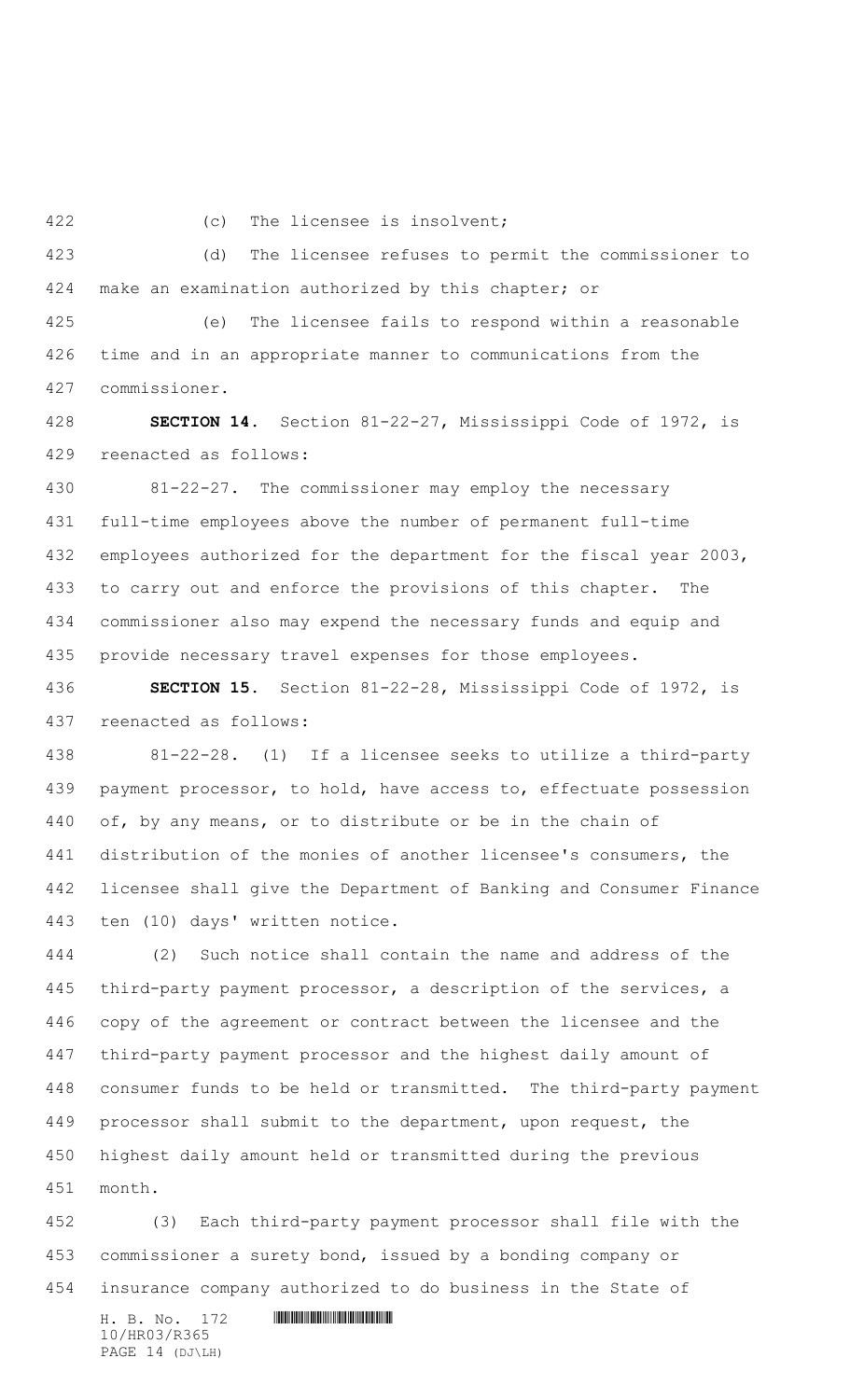Mississippi, in the principal sum of Fifty Thousand Dollars (\$50,000.00) and in an additional principal sum of Fifty Thousand Dollars (\$50,000.00) for each additional licensee it contracts with, but in no event shall the bond be required to be in excess of One Hundred Fifty Thousand Dollars (\$150,000.00). In lieu of the surety bond, a third-party payment processor may file other assets such as cash, a certificate of deposit or government bonds.

 (4) A licensee shall not use a third-party payment processor until the licensee receives written notice from the department confirming that the department has received a surety bond or other assets from the third-party payment processor.

 (5) Prior to performing any of its services, the third-party payment processor shall provide written authorization for the department to examine all books, records, documents and materials, including those maintained in electronic form, as they relate to the consumers' monies held by, or distributed by the third-party payment processor to the creditors of the consumers and shall have received written confirmation from the department that the written authorization is sufficient. The cost of the examination shall be paid by the licensee.

 (6) All agreements or contracts between a licensee and a third-party payment processor shall provide for a thirty-day written notice of termination to the party against whom termination is being sought. A licensee shall immediately notify the department in writing of the notice of termination.

 (7) In the event a licensee elects to maintain cash, a certificate of deposit or government bonds on deposit, and utilizes the services of a third-party payment processor, there is no requirement that the third-party payment processor obtain a surety bond or maintain other assets on deposit with the department.

## **SECTION 16.** Section 81-22-31, Mississippi Code of 1972, is

amended as follows:

H. B. No. 172 \*HR03/R365\* 10/HR03/R365 PAGE 15 (DJ\LH)